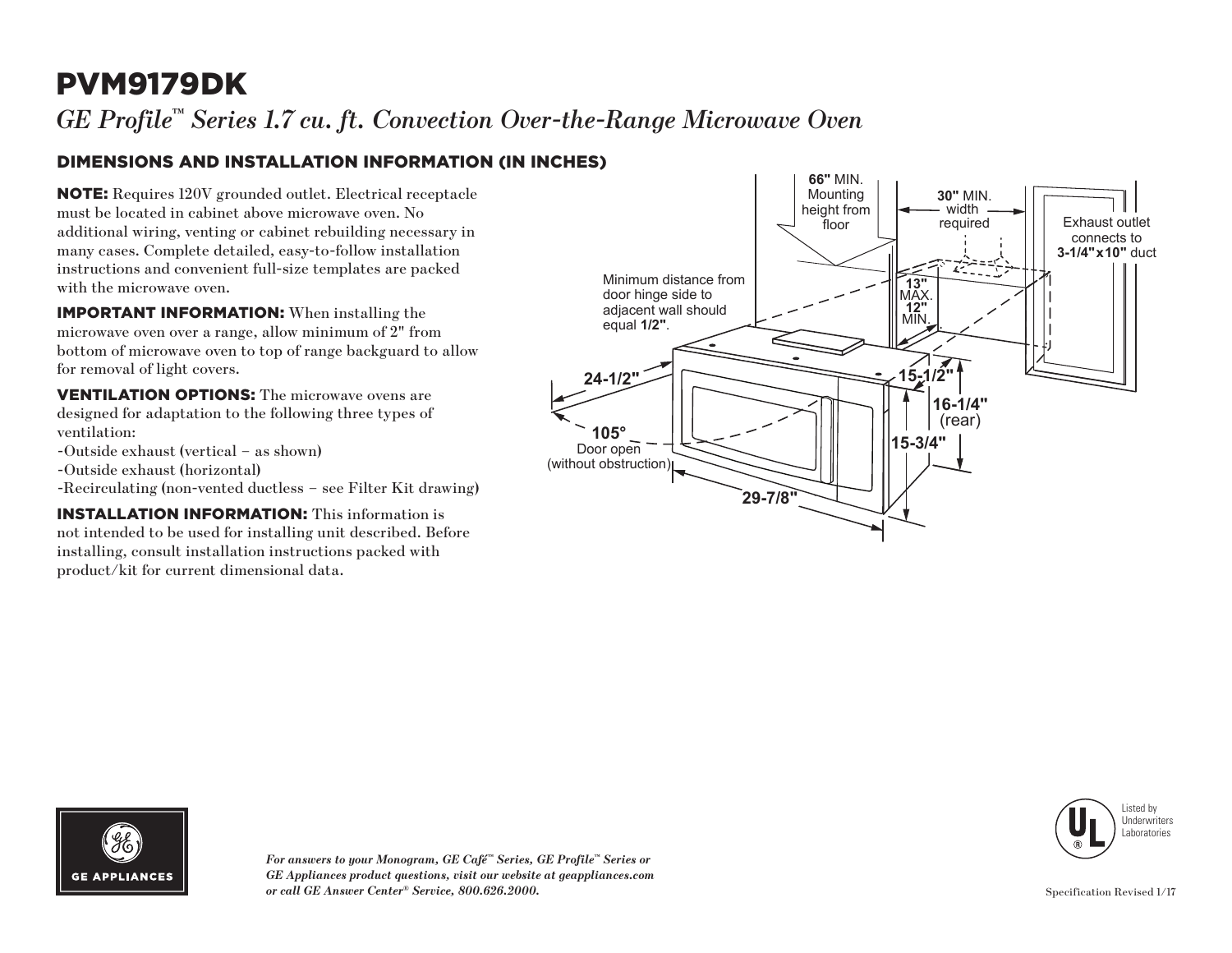## PVM9179DK

*GE Profile™ Series 1.7 cu. ft. Convection Over-the-Range Microwave Oven*

#### DIMENSIONS AND INSTALLATION INFORMATION (IN INCHES)

HOOD EXHAUST DUCT: Outside ventilation requires a HOOD EXHAUST DUCT. Read the following carefully.

**EXHAUST CONNECTION:** The hood exhaust has been designed to mate with a standard  $3\text{-}1/4$ " x 10" rectangular duct. If a round duct is required, a rectangular-to-round transition adaptor must be used. Do not use less than a 6" diameter duct.

REAR EXHAUST: If a rear or horizontal exhaust is to be used, care should be taken to align exhaust with space between studs, or wall should be prepared at the time it is constructed by leaving enough space between the wall studs to accommodate exhaust.

MAXIMUM DUCT LENGTH: For satisfactory air movement, the total duct length of 3-1/4" x 10" rectangular or 6" diameter round duct should not exceed 140 equivalent feet.

ELBOWS, TRANSITIONS, WALL AND ROOF CAPS, etc., present additional resistance to airflow and are equivalent to a section of straight duct which is longer than their actual physical size. When calculating the total duct length, add the equivalent length of all transitions and adaptors plus the lengths of all straight duct sections. The chart below shows the approximate feet of equivalent length of some typical ducts.

| <b>DUCT</b>                    | <b>EQUIVALENT FEET</b> |
|--------------------------------|------------------------|
| <b>A.</b> Rectangular-To-round |                        |
| <b>Transition Adaptor</b>      | 5 ft.                  |
| <b>B.</b> Wall Cap             | $40$ ft.               |
| $C. 90^\circ$ Elbow            | 10 ft.                 |
| $\mathsf{D.45}^{\circ}$ Elbow  | 5 <sub>ft</sub>        |
| $E. 90^{\circ}$ Elbow          | $25$ ft.               |
| $\mathsf{F.}45^{\circ}$ Elbow  | $5$ ft.                |
| $G.$ Roof Cap                  | $24$ ft.               |

# **GE APPLIANCES**

#### Listed by Underwriters Laboratories

*For answers to your Monogram, GE Café™ Series, GE Profile™ Series or GE Appliances product questions, visit our website at geappliances.com or call GE Answer Center® Service, 800.626.2000.*

#### OPTIONAL ACCESSORIES (AVAILABLE AT ADDITIONAL COST)